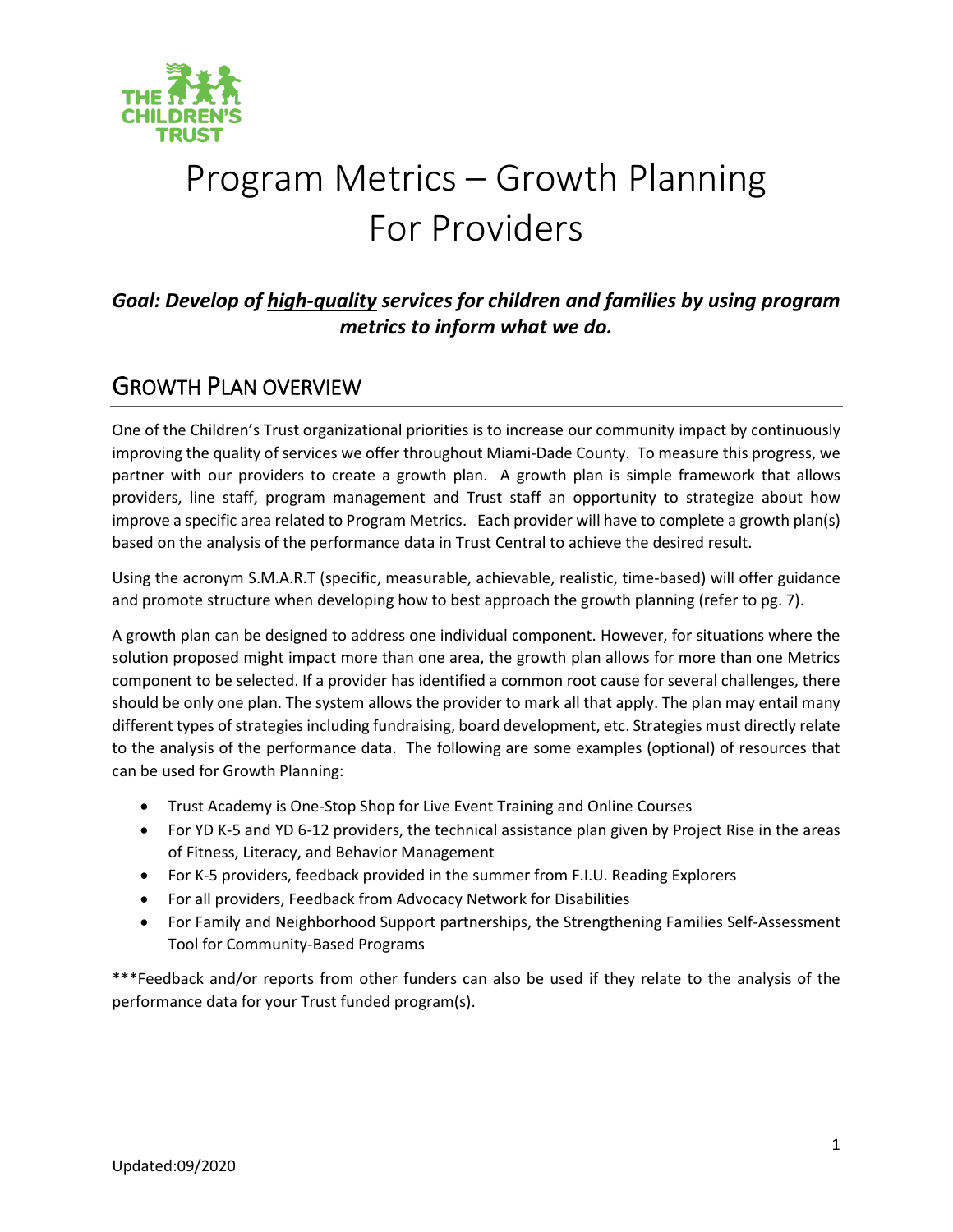

# HOW TO PREAPRE FOR GROWTH PLAN MEETING

- Review all performance metrics (e.g. SAMIS Programmatic, Metrics, CAT observations etc.) in Trust Central to see which areas need improvement
- Meet with the programs internal team to discuss how to prioritize which program areas to address in the growth plan
- Schedule a meeting with the Program Manager to discuss program team's approach to address the growth plan

# INPUT OF GROWTH PLAN ITEMS IN TRUST CENTRAL

Access to input information into the Trust Central Growth Plan is provided to the Program Manager and to the designated staff member of the provider agency. It is expected that all strategies and action items will be entered during the Growth Planning conversation. Providers have the option to update current Growth Plans or create new ones ensuring that there is always an active growth plan in place.

#### **The following are step-by-step instructions on how to manage your Growth Plans in Trust Central**

- 1. Log in to Trust Central and navigate to the Metrics section
- 2. Click on the Progress tab in the upper-left menu



3. Use the filter options in the upper-left to search for and click on the Contract you are looking for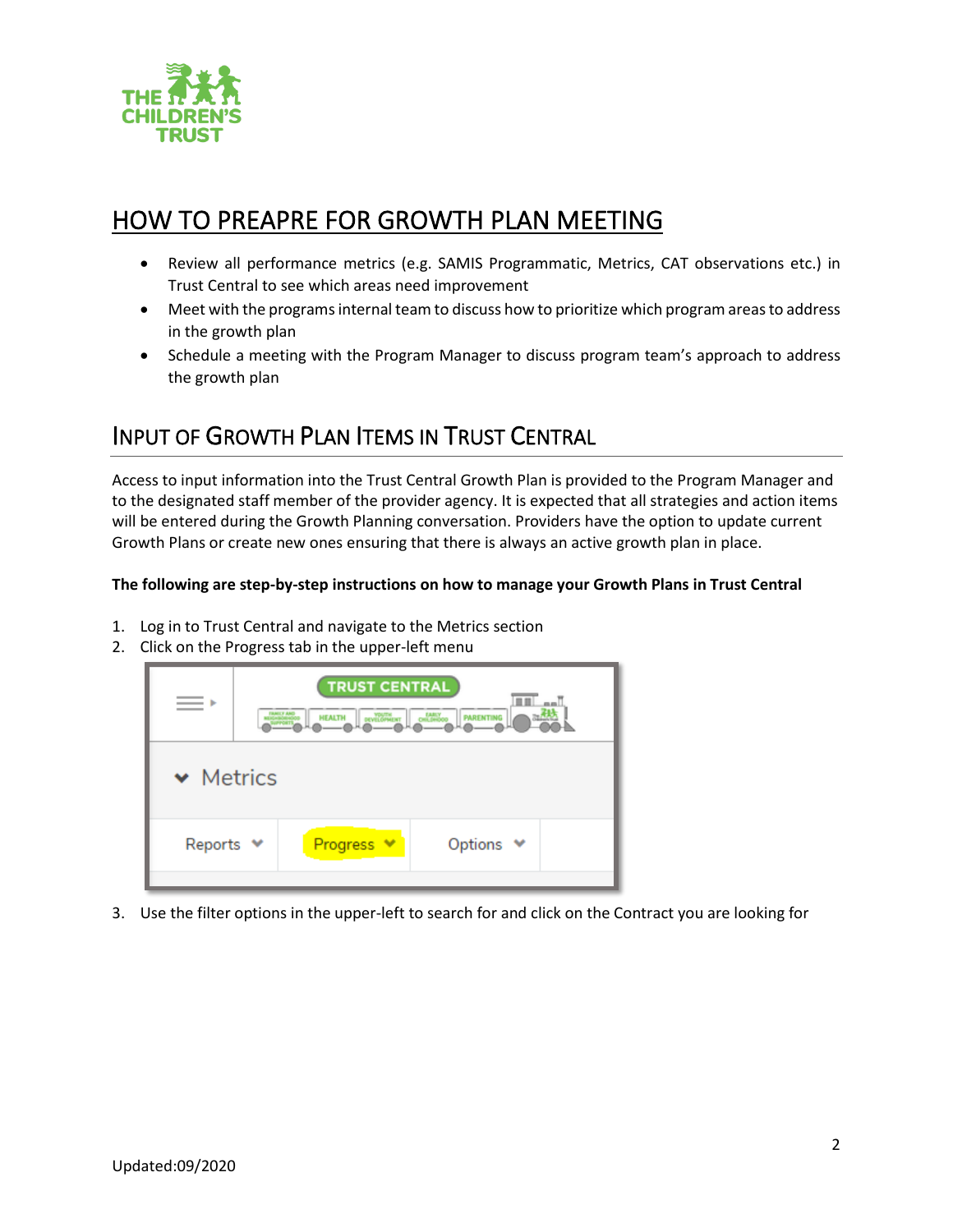

| Download<br>Reset<br>Save<br>+ Add Filter<br>Settings<br>▼                                         |                                                                            |  |  |  |  |
|----------------------------------------------------------------------------------------------------|----------------------------------------------------------------------------|--|--|--|--|
| <b>Agency Name Contains sunny</b><br>$\odot$<br>Drop columns here for grouping along row or y axis |                                                                            |  |  |  |  |
| Agency Name                                                                                        | Program Name                                                               |  |  |  |  |
|                                                                                                    | 1 My Sunny Miami Agency YAS XX14-9002 My Sunny School Year and Summer Camp |  |  |  |  |
|                                                                                                    | 2 My Sunny Miami Agency YEN XX16-9000 Sample - Youth Enrichment            |  |  |  |  |

4. Click on the Growth tab on the menu below your Program Name



5. Select the Growth Area' Performance Component' that will be focus on for the next few months.

| Growth Plan                                                                                                              |                  |                         |                       |                             |               |
|--------------------------------------------------------------------------------------------------------------------------|------------------|-------------------------|-----------------------|-----------------------------|---------------|
| <b>Growth Area: Performance Component</b><br>Select the performance component(s) that are the focus of this growth plan. |                  |                         |                       |                             |               |
| Staffing                                                                                                                 | Population Focus | <b>Service Delivery</b> | Program Participation | <b>Participant Outcomes</b> | Fiscal Health |
| <b>Program Data Quality</b>                                                                                              |                  |                         |                       |                             |               |

6. 'Context', please provide some historic information for the decision to develop a growth plan in the selected performance component.

| Context                                                               |                                                                                                                                                                                                                                                                                                                                           |
|-----------------------------------------------------------------------|-------------------------------------------------------------------------------------------------------------------------------------------------------------------------------------------------------------------------------------------------------------------------------------------------------------------------------------------|
| Write several sentences to provide some context for this growth plan. |                                                                                                                                                                                                                                                                                                                                           |
|                                                                       | Baaed on the Program Metrics Tool our area of focus for this growth plan is 'Program Participation'. In contract year 2018-2019, service utilization was extremely low. The daily<br>average of youth attending the program was 60 participants and our contracted daily number is 100. This means our average daily utilization was 60%. |

7. 'Desired Result' should be clearly stated in one to two sentences that captures the overall goal of the growth plan and the timeframe that the plan will be accomplished.

| <b>Desired Result</b><br>Identify the end result(s) you hope to achieve with this growth plan. (Note: the general guideline is to have one result per growth plan but there may be instances when it makes sense to have<br>more than one result in a growth plan) |  |
|--------------------------------------------------------------------------------------------------------------------------------------------------------------------------------------------------------------------------------------------------------------------|--|
| The desired result for this growth plan is to maintain a daily service utilization rate of 85%-90% over the course of the 2019-2020 contract year.                                                                                                                 |  |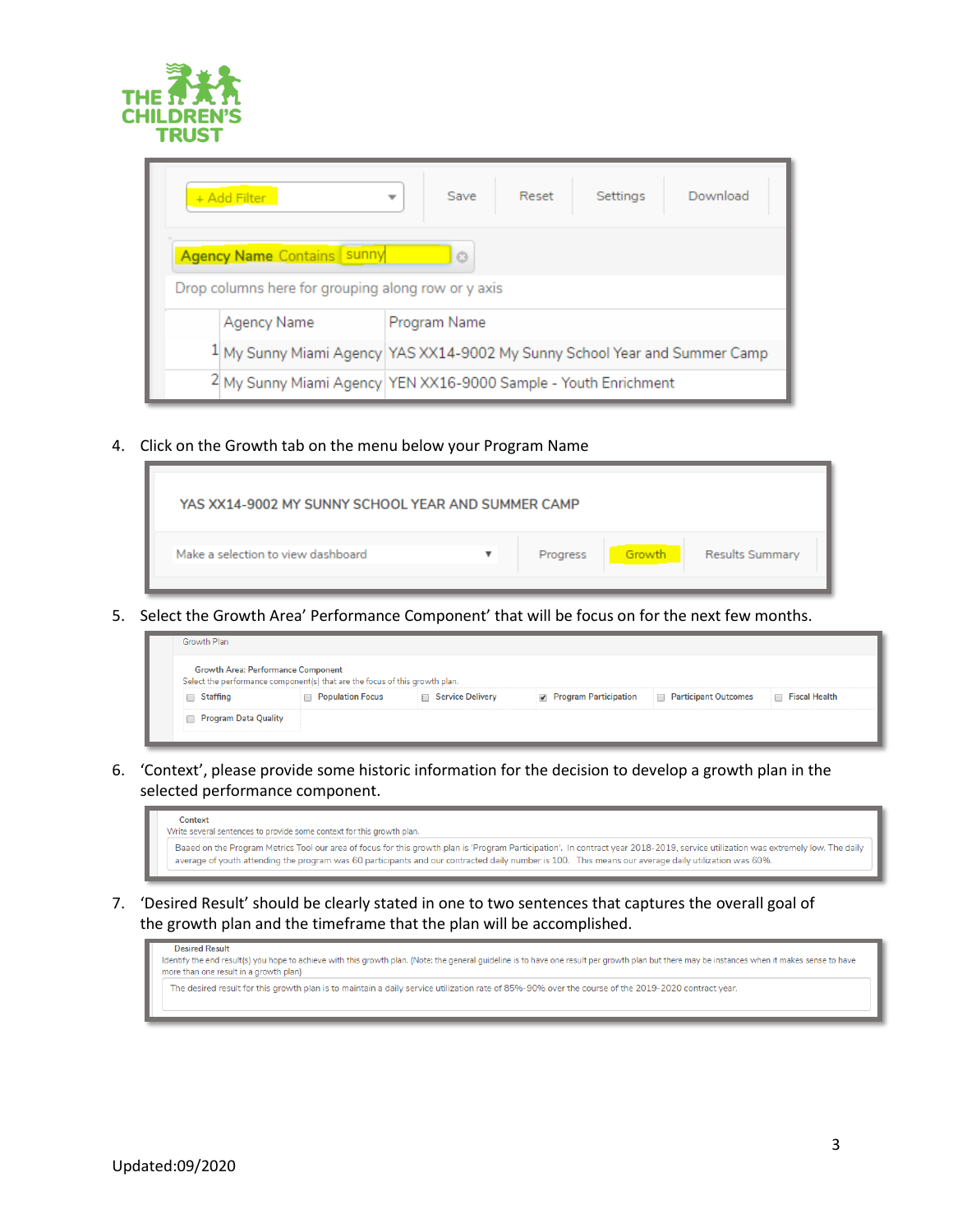

8. 'Strategies and Actions': List the main actionable steps that will lead to improvement and the success to the overall goal of the growth plan.

| Develop and implement a new recruitment plan (ask Program Manager if there are any Trust funded providers that are great in the area of youth recruitment that will be willing |
|--------------------------------------------------------------------------------------------------------------------------------------------------------------------------------|
| to meet with our team)                                                                                                                                                         |
| Gather feedback (survey focus groups, informal conversations) from parents and youth on how we can improve daily attendance from families that attended last year              |
| Gather feedback (staff meetings, focus groups, surveys) from staff to see how we can improve daily attendance                                                                  |
| Develop and implement a retention plan based on information collected                                                                                                          |
| Review daily attendance data weekly to track progress                                                                                                                          |
| Review course catalog of Trust Academy for training on recruitment, engagement and retention                                                                                   |

9. 'Resource': List the possible resouces needed to make your growth plan achievable.

|   | <b>Resources</b>                                                                 |  |  |  |  |
|---|----------------------------------------------------------------------------------|--|--|--|--|
|   | Identify resources you can access to support implementation of your growth plan. |  |  |  |  |
| ۰ | Program staff                                                                    |  |  |  |  |
|   | ı<br>Other Trust funded providers                                                |  |  |  |  |
|   | Program Manager                                                                  |  |  |  |  |
|   | <b>Trust Academy</b>                                                             |  |  |  |  |
|   | <b>Trust Central</b>                                                             |  |  |  |  |
|   | Parents                                                                          |  |  |  |  |
|   | Youth                                                                            |  |  |  |  |
|   |                                                                                  |  |  |  |  |

10. 'Next Step': List the major steps for the growth plan. The steps should be clear, name the person who is resposible and the due date or timeframe which the step will be completed. Each step should be listed individually. To add steps, click 'Add More' to open another box.



11. When you leave the site, click '**Save**'. If you are not able to complete

the plan in one sitting, the plan can be edited if you **do not** click a button under **'Current Status of Growth**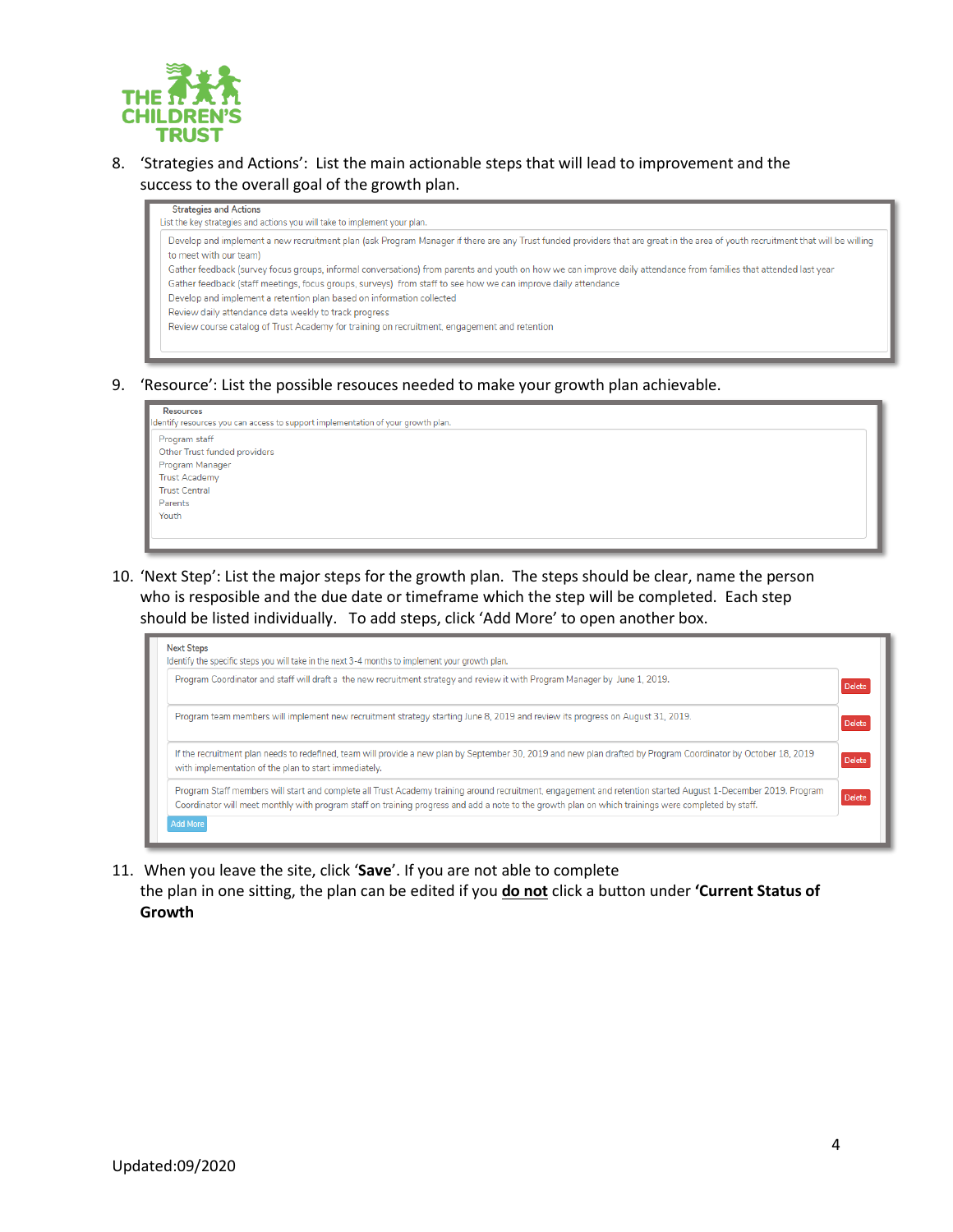

#### **Plan'**.

| Original<br>Ω            |  |  |  |
|--------------------------|--|--|--|
| <b>Updated</b><br>Ω      |  |  |  |
| Completed<br>∩           |  |  |  |
| <b>Discontinued</b><br>∩ |  |  |  |
|                          |  |  |  |
|                          |  |  |  |

12. When you are ready to complete the growth plan, follow steps 1-4 and click on the latest save version of the growth plan.

| Growth Plans - 2 Items                         |                      |               |               |
|------------------------------------------------|----------------------|---------------|---------------|
| Component                                      | Date Created Current | <b>Status</b> | <b>Status</b> |
| Staffing                                       | 2/2/2018             | Updated       | Saved         |
| Program Participation                          | 10/29/2019           |               | Saved         |
| <u> Desember 1989 - Station Barbara (d. 19</u> |                      |               |               |

13. Notify your Program Manager that the growth plan is ready for review. Once the growth plan is approved. Click "Original" under 'Current Status of Growth Plan"**. Please note that once you mark a button under 'Current Status of Growth Plan' and click 'Save' , it can no longer be edited, and any changes after this point will have to be made as a separate, updated entry**.

#### **HOW TO UPDATE GROWTH PLAN**

1. To document the progress of the growth plan, use the notes function when you complete any steps listed on the growth plan. Notes can be added at any time during the growth plan cycle.



2. To add note, click the note button.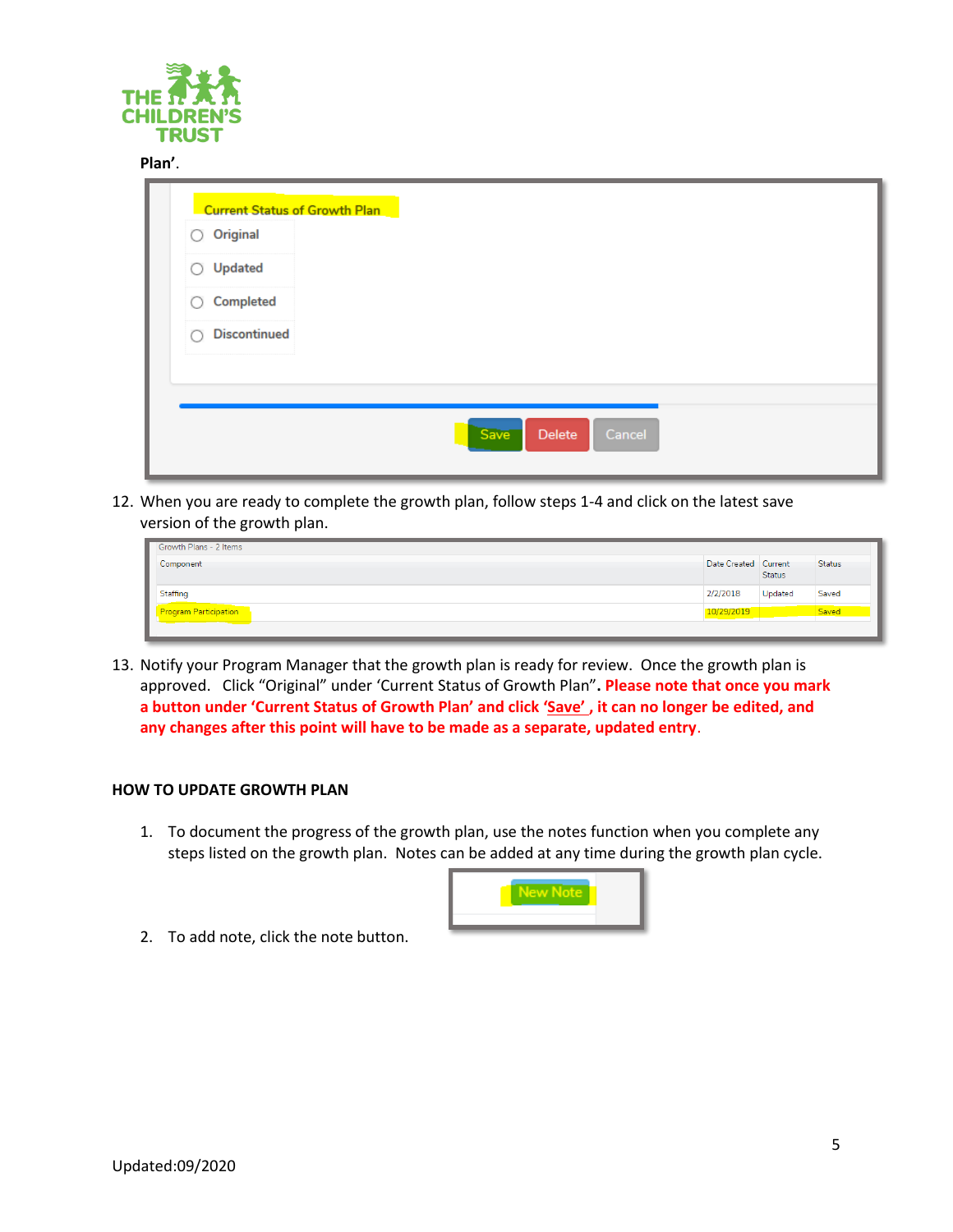

3. Enter the relevant information concerning the actions taken towards accomplishing the steps listed.

| <b>Record New Activity</b>                            |                                                                                                                                                                                                                                                                                                                                                        |  |  |  |
|-------------------------------------------------------|--------------------------------------------------------------------------------------------------------------------------------------------------------------------------------------------------------------------------------------------------------------------------------------------------------------------------------------------------------|--|--|--|
| <b>Activity</b><br>Date of Activity *<br><b>Notes</b> | Note<br>$\mathbf{v}$<br>曲<br>05/17/2019<br>Program Coordinator and staff met Program manager and TCT after school provider to brainstorm strategies and draft a recruitment plan to present to management for approval. Program<br>Coordinator will follow up with program management on 05/24/2019 to provide feedback or get approval to start plan. |  |  |  |
| Follow Up<br><b>Next Steps</b>                        |                                                                                                                                                                                                                                                                                                                                                        |  |  |  |
| <b>Follow Up</b><br><b>Add To Outlook</b>             | Meeting<br>曲<br>05/24/2019 10:00 am<br>Check this box to receive an email with the follow up appointment                                                                                                                                                                                                                                               |  |  |  |
|                                                       | <b>Record Activity</b>                                                                                                                                                                                                                                                                                                                                 |  |  |  |

- 4. The Program Manager will periodically review the progress of the growth plan using the notes since this is a historic record of what has occurred during the evolution of the growth plan.
- 5. Once the growth plan is complete, please contact the Program Manager before marking 'Completed'.

Timing Expectation

There should be detailed notes on the progress of the growth plan. Growth Plan for August 1 contracts is due on **November 15.** Progress will be reviewed periodically with quarterly progress expected: **February 15, May 15, and August 15**.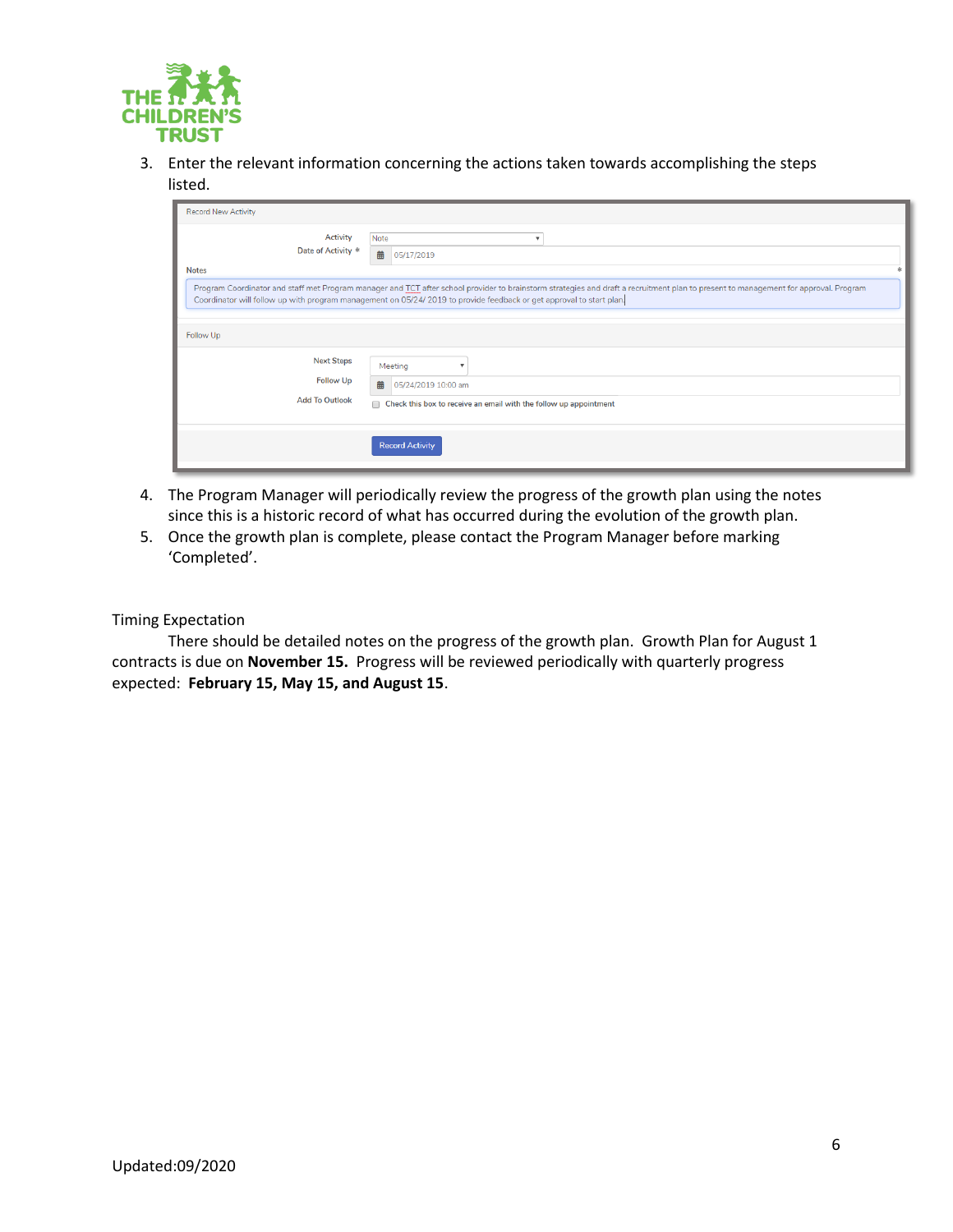

# **Process for Effective Growth**